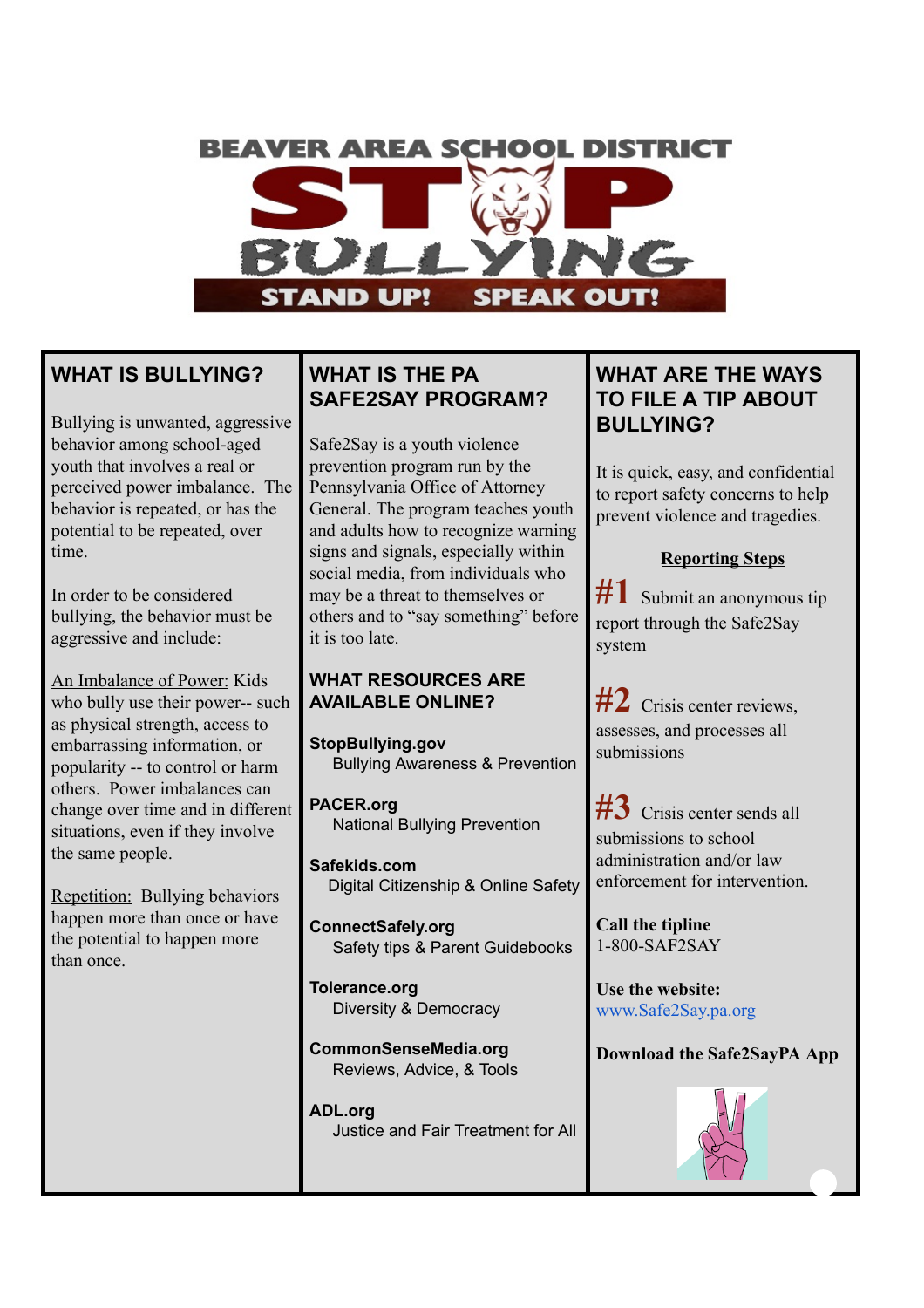## BASD Building Initiatives to Offer Opportunites and Improve Environment

**P.A.W.S. Character Education** - PAWS is part of our Positive Behavior Support Plan for Bobcats in grades K-6. It is designed to foster an atmosphere of respect and dignity among students, staff, and our community.

#### **P - Positive Attitude A - Act with Respect W - Work Together S - Safe Choices**

**Day of Giving -** A day before Thanksgiving dedicated to our students giving back to their school & community through self-assigned projects, including Foster Closet, Women's Shelter, Midland Center, Special Olympics, Rochester Manor, Beaver Meadows, the Children's Hospital, Beaver Cemetery, and more!

**Participation in #UnitedDay -** Each year, youth are encouraged to wear orange as a visible representation of the supportive, universal message that our society wants to prevent bullying, and is united for kindness, inclusion, and acceptance.

**Student Assistance Program** - SAP is a non-punitive approach to helping students cope with barriers influencing their academic success.

**Pupil Focus** - Helps to identify students struggling with social, emotional, or physical issues and provide the students and their families with school and community supports and resources.

**Zero-Day AND Popsicles on the Playground** - Days dedicated to helping students new to the district or to a building adjust to the new environment, meet their teachers, and begin to build friendships before the school year begins.

**Parent Education Series** - Including Cyber Trends Awareness, Suicide Awareness & Prevention, & Anxiety.

**Student Perspective Surveys** - Designed to help adults understand the various pressures and influences facing our teens & tweens.

**Student of the Month and Silver Certificates** - A monthly or annual award given to students exhibiting pro-social behaviors.

**Positive Academics and Student Success (PASS) course** -- A Middle School course focused on transition, social, and emotional issues.

**School-Wide Positive Behavior Program (SWPBIS) and School Dojo** - An incentive program to reward pro-social behavior

**Peer Mediation** - A Middle School program using Olweus principles to teach students strategies to resolve conflicts peacefully, as well as to take responsibility for mistakes and forgive themselves and others.

**Growth Mindset Club AND Teen Leadership Corps** - Two clubs dedicated to helping others and providing an inclusive school culture.

**Positive Behavior and Support Plans**, **Multi-System of Support (MTSS) and CICO**- Trauma, anxiety, and behavior intervention programming with Check-In and Check-Out protocols.

**NFHS Bullying Course** - Required coursework on Bullying for coaches.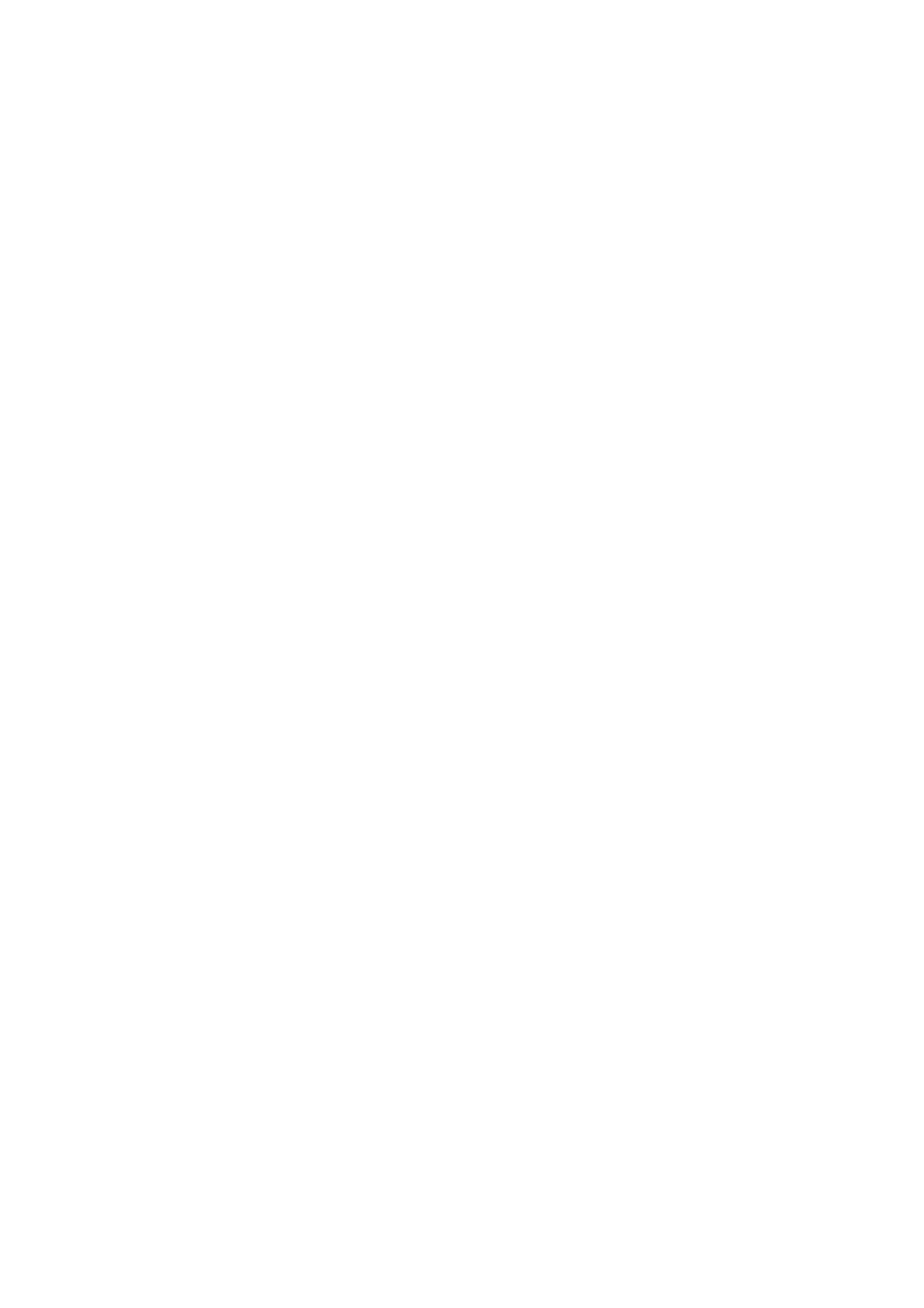## BULLYING INFORMATION AND PREVENTION RESOURCES

You are not alone when it comes to standing up to bullying. There are several District and community organizations, initiatives, resources, and programs ready to help students and parents. Take a look at the list below or visit www.blah blah.com to learn more.

## School and Community Resources

**StopBullying.gov** - Bullying Awareness & Prevention **PACER.org** -- National Bullying Prevention **Safekids.com** - Digital Citizenship & Online Safety **ConnectSafely** - Safety tips & Parent Guidebooks **Tolerance.org** - Diversity & Democracy **CommonSenseMedia.org** - Reviews, Advice, & Tools **ADL.org** - Justice and Fair Treatment for All **NetSmartzKids.org** - Online Safety

## BASD Committees and Outreach Clubs Shaping the School Environment

Teen Leadership Corps.

National Honor Society

Growth Mindset Club

### Community & District Partnerships

**The Prevention Network** -- A service organization that develops and administers proactive programs to enhance and restore the holistic health of individuals and their communities, including the Student Assistance Program and Social Skills programming.

**The Beaver County System of Care** -- A group of organizations united to provide support to youth through case management, counseling, housing, mentoring, education, and more.

**The Beaver County Behavioral Health and Developmental Services Agency** - An agency that provides a system of care that is accessible, continuously available, and emphasizes health promotion, prevention, early intervention, resiliency, recovery, and rehabilitation.

**The Beaver Valley Intermediate Unit** - A regional service agency that provides innovative, responsive, and cost-effective programs to schools in cooperation with community agencies and other intermediate units.

**The BVIU Training and Consultation Unit** - A service group that helps to identify teaching, learning, or behavioral needs, barriers, and weaknesses by analyzing student data and participating in problem-solving sessions, including Functional Behavior Analysis, Positive Behavior Supports, and Educational Benefits Reviews.